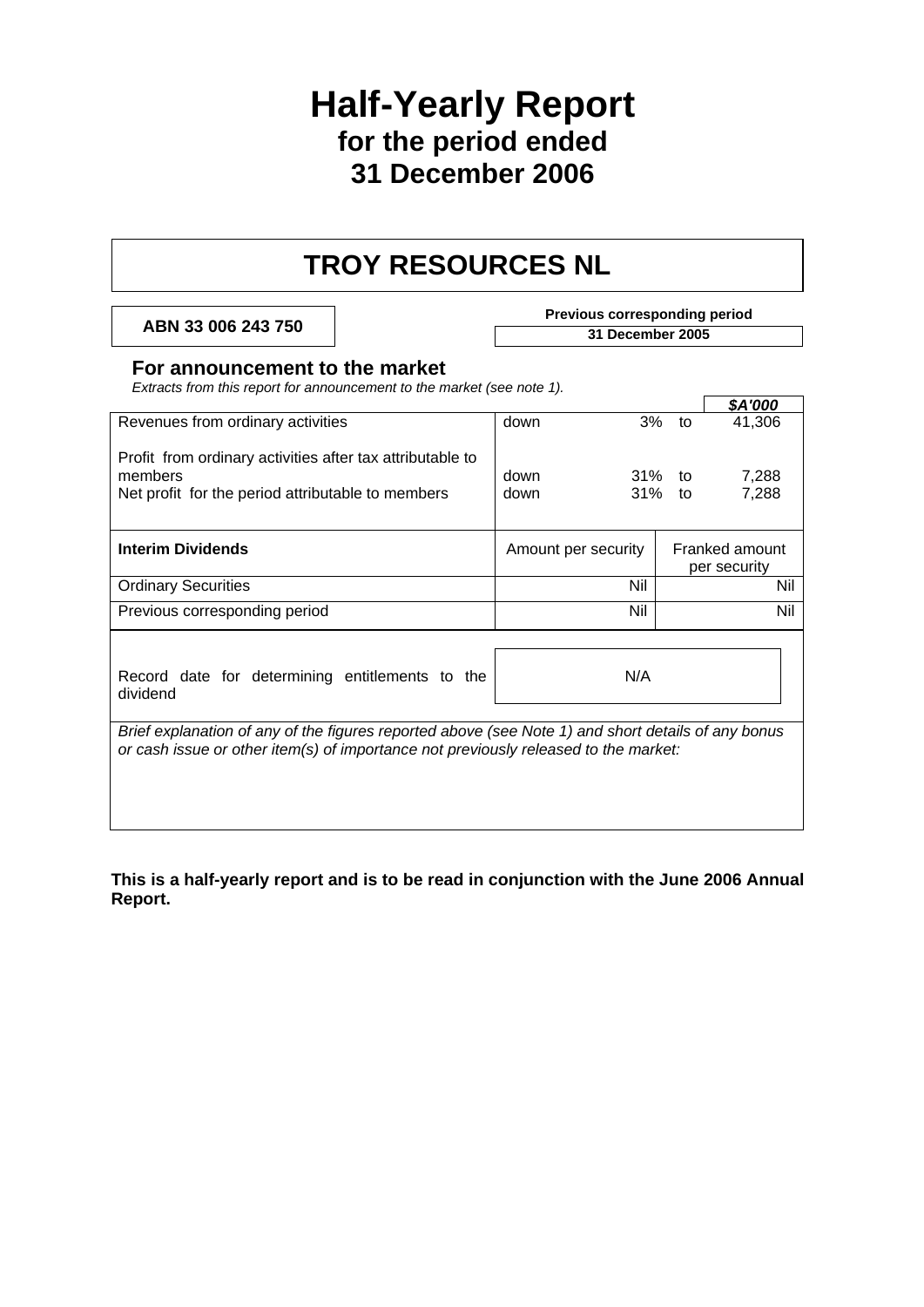

# **TROY RESOURCES NL ABN 33 006 243 750**

# **HALF-YEAR CONSOLIDATED FINANCIAL REPORT**

**31 DECEMBER 2006**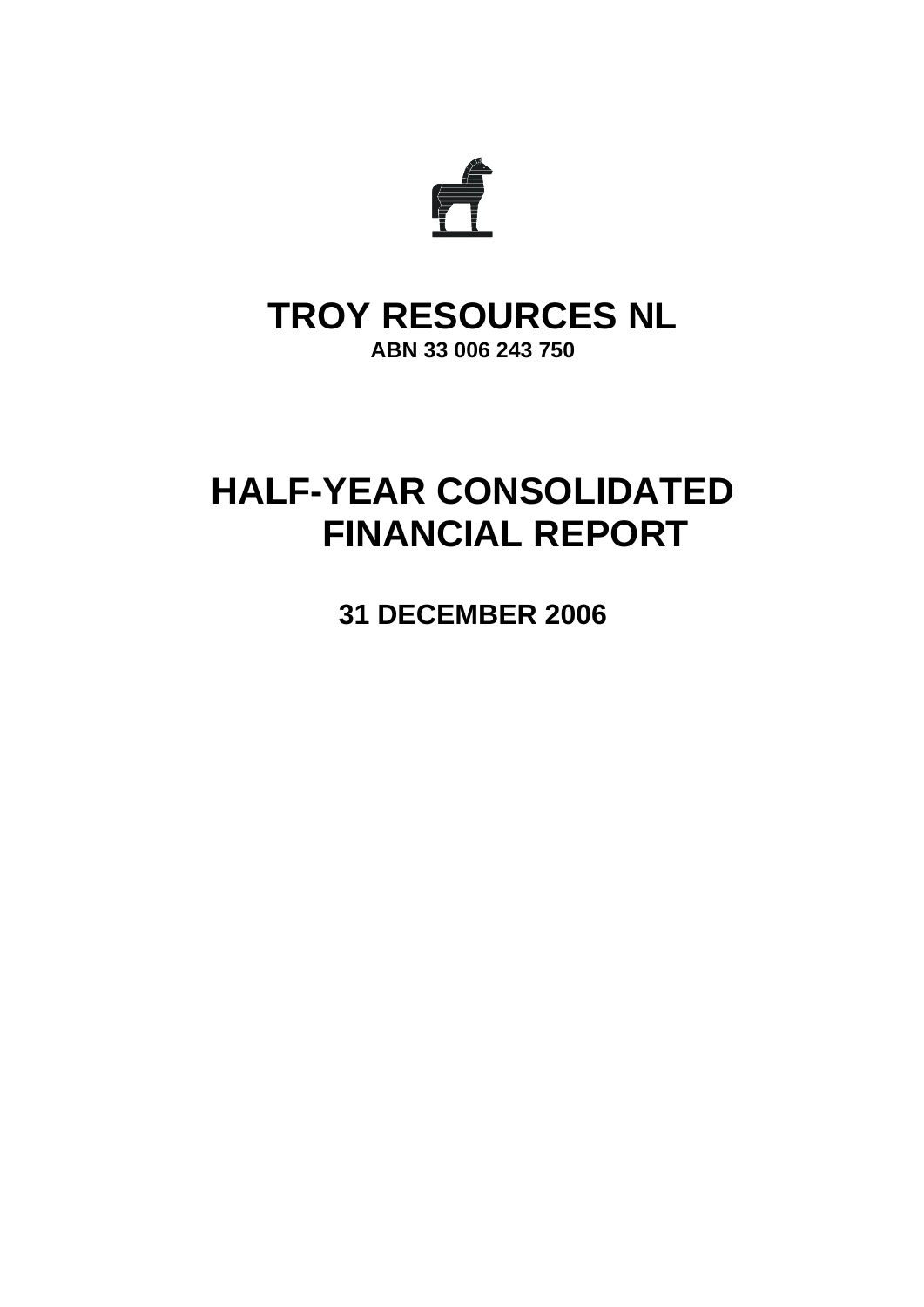# **TROY RESOURCES NL DIRECTORS' REPORT**

The Directors of Troy Resources NL submit herewith the financial report for the half-year ended 31 December 2006. In order to comply with the provisions of the Corporations Act 2001, the Directors report as follows:

# **DIRECTORS**

Ħ

The names of the Directors of the Company during and since the end of the half-year are:

- Mr J L C Jones, Chairman
- Mr T D McKeith, Chief Executive Officer
- Mr K K Nilsson, Director Operations
- Mr P A K Naylor, Non-Executive Director
- Dr D E Clarke, Non-Executive Director
- Mr J A S Dow, Non-Executive Director

### **REVIEW OF OPERATIONS**

#### **(a) Production and Sales**

Group attributable gold production for the half-year was 55,121 ounces (2005: 71,186 ounces) of gold on an equity accounted basis. This production was made up of 46,911 ounces (2005: 41,231 ounces) from Sandstone, no production (2005: 877 ounces) from Cornishman and 8,210 ounces (29,078 ounces) from the Sertão operation in Brazil.

Production from Sertão will wind down by July 2007 and the processing plant and associated equipment will be relocated to the Andorinhas Project. (**Refer to section (e) – New Developments below).** 

Gold sales for the period were 51,087 ounces (2005: 69,683 ounces) on a consolidated basis giving total revenue of \$41,306,000 (2005: \$42,733,000).

#### **(b) Results**

The consolidated profit from ordinary activities before tax and minority interests for the halfyear was \$11,583,000 (2005: \$19,807,000). The net profit after tax and minority interests was \$7,288,000 (2005: \$10,510,000), down 31% from the previous corresponding half-year. The profit was achieved after allowance for exploration expenditure written off of \$4,549,000 (2005: \$3,720,000) and amortisation and depreciation charged of \$3,106,000 (2005: \$2,244,000).

Earnings per share on a fully diluted basis were 13.1 cents compared with 19.7 cents in 2005.

Total shareholders' equity increased to \$65,233,000 from \$61,043,000 at 30 June 2006.

#### **(c) Dividends**

No interim dividend has been declared, but during the half-year, the final dividend for the 2005/06 financial year was declared and paid. This dividend comprised 7.0 cents per share fully franked and totalled \$3,913,000 in payments.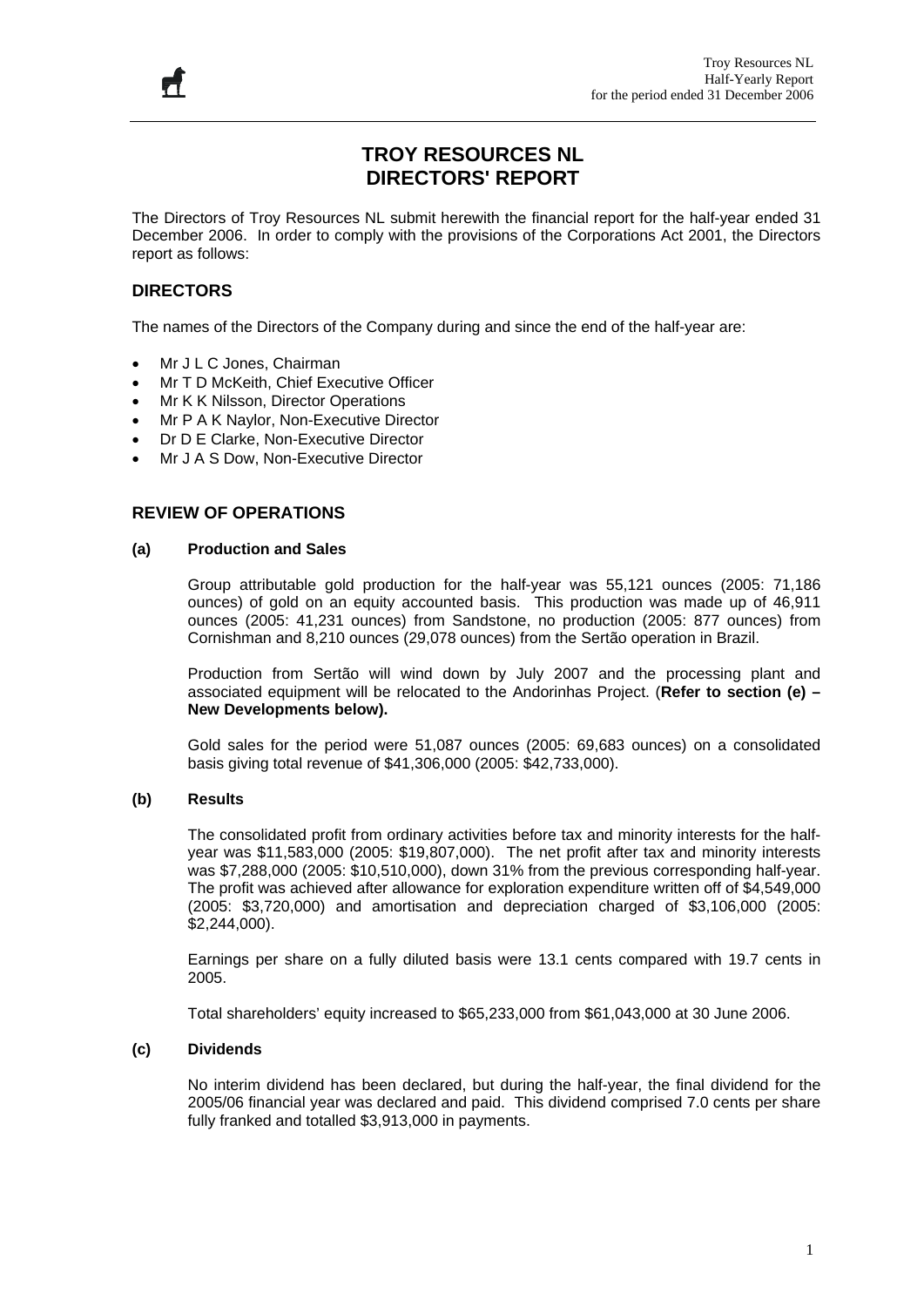

Ħ

During the half-year, \$4,549,000 (2005: \$3,720,000) was spent on exploration, predominantly in the Sandstone region of Western Australia, Mongolia and Brazil. The major focus of exploration activity in the second half of the financial year will continue on these regions.

#### **(e) New Developments**

In November 2006, Troy acquired the **Andorinhas Gold Project** ("Andorinhas") in Brazil from Agincourt Resources Limited ("Agincourt"). Under the agreement Troy purchased all the shares in Agincourt Resources (Holdings) limited, which holds 100% of Agincourt Resources do Brasil Ltda which holds the mining leases of the Andorinhas Project. The purchase price was US\$10.14 million cash of which US\$9.14 million was paid on  $30<sup>th</sup>$ November 2006 and the final US\$1.0 million will be paid after completion of all transfers and approvals. The project has a JORC defined resource of 435,000 ounces.

Troy intends to fast track the project to development with production planned to commence early in the 2008 calendar year.

#### **(f) Subsequent Events**

For details of significant events subsequent to balance date please refer to **Note 8** on page 13 of this Half-Year Financial Report.

#### **(g) Additional Information**

Additional information on the Company's activities during the half year is available on its web site at [www.try.com.au](http://www.try.com.au/). Information available includes the detailed quarterly activities report for the September and December 2006 periods, the 2006 Annual Report, Corporate Governance policies and other Company information and publications.

#### **INDEPENDENCE DECLARATION BY AUDITOR**

The auditor's independence declaration is included on page 3 of the Half-Year Financial Report.

#### **ROUNDING OFF OF AMOUNTS**

The Entity is an entity of the kind referred to in ASIC Class Order 98/0100, dated 10 July 1998, and in accordance with that Class Order amounts in the Directors' Report, and the Half-Year Financial Report have been rounded off to the nearest thousand dollars, unless otherwise indicated.

Signed in accordance with a resolution of directors made pursuant to s.306 (3) of the Corporations Act 2001.

**JLC Jones**  Chairman 28 February 2007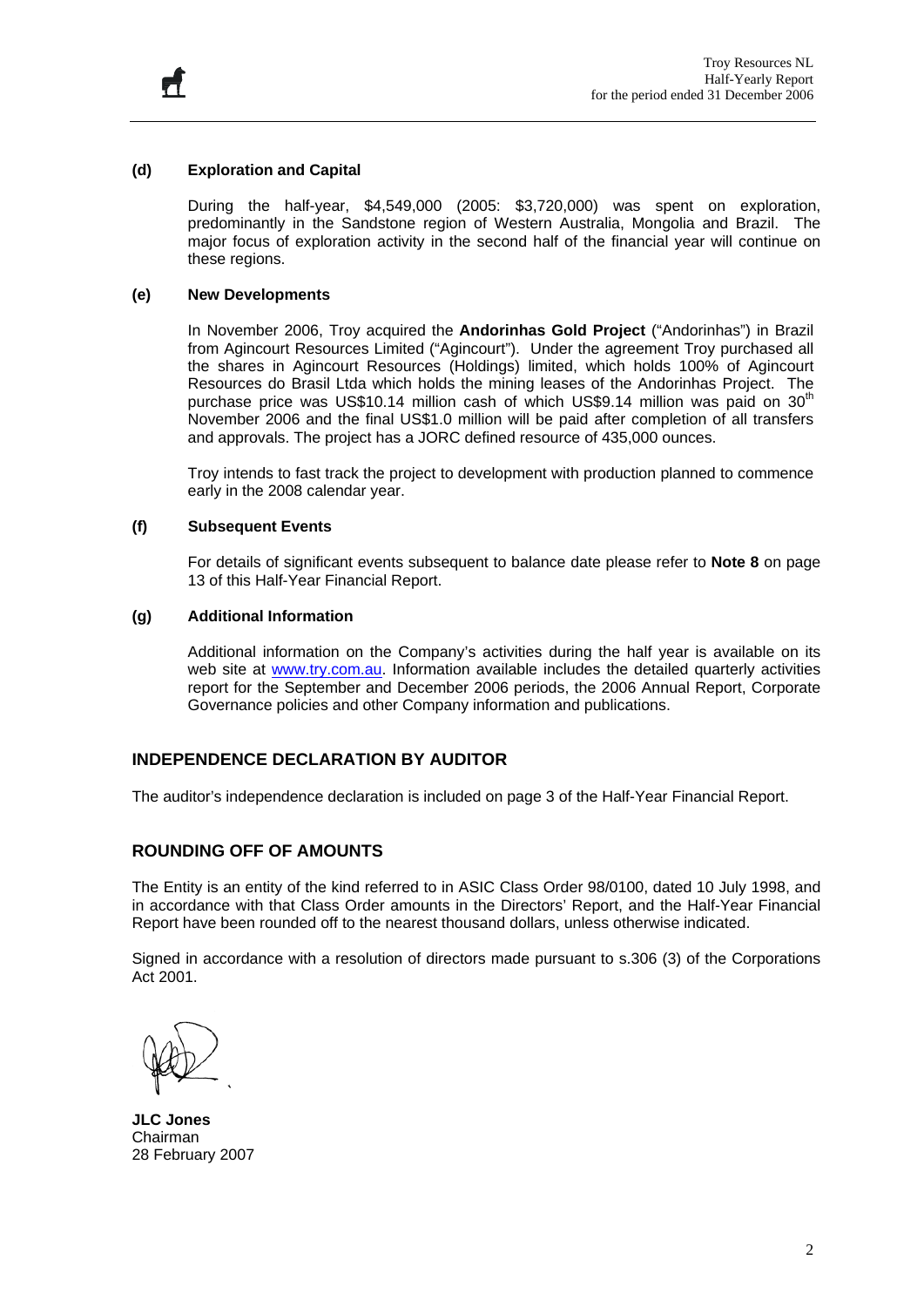

Deloitte Touche Tohmatsu A.B.N. 74 490 121 060

Woodside Plaza 240 St Georges Terrace Perth WA 6000 GPO Box A46 Perth WA Australia

Tel: +61 (0) 8 9365 7000 Fax: +61 (0) 8 9365 7001 www.deloitte.com.au

Troy Resources NL The Board of Directors Ground Floor 44 Ord Street West Perth, WA 6005

28 February 2007

Dear Board Members

#### **AUDITOR'S INDEPENDENCE DECLARATION TO TROY RESOURCES NL**

In accordance with section 307C of the Corporations Act 2001, I am pleased to provide the following declaration of independence to the directors of Troy Resources NL.

As lead audit partner for the review of the financial statements of Troy Resources NL for the half year ended 31 December 2006, I declare that to the best of my knowledge and belief, there have been no contraventions of:

- (i) the auditor independence requirements of the Corporations Act 2001 in relation to the review; and
- (ii) any applicable code of professional conduct in relation to the review.

Yours sincerely

Deloitte Touche Tohmstey **DELOITTE TOUCHE TOHMATSU** 

**Leanne Karamfiles**  Partner Chartered Accountant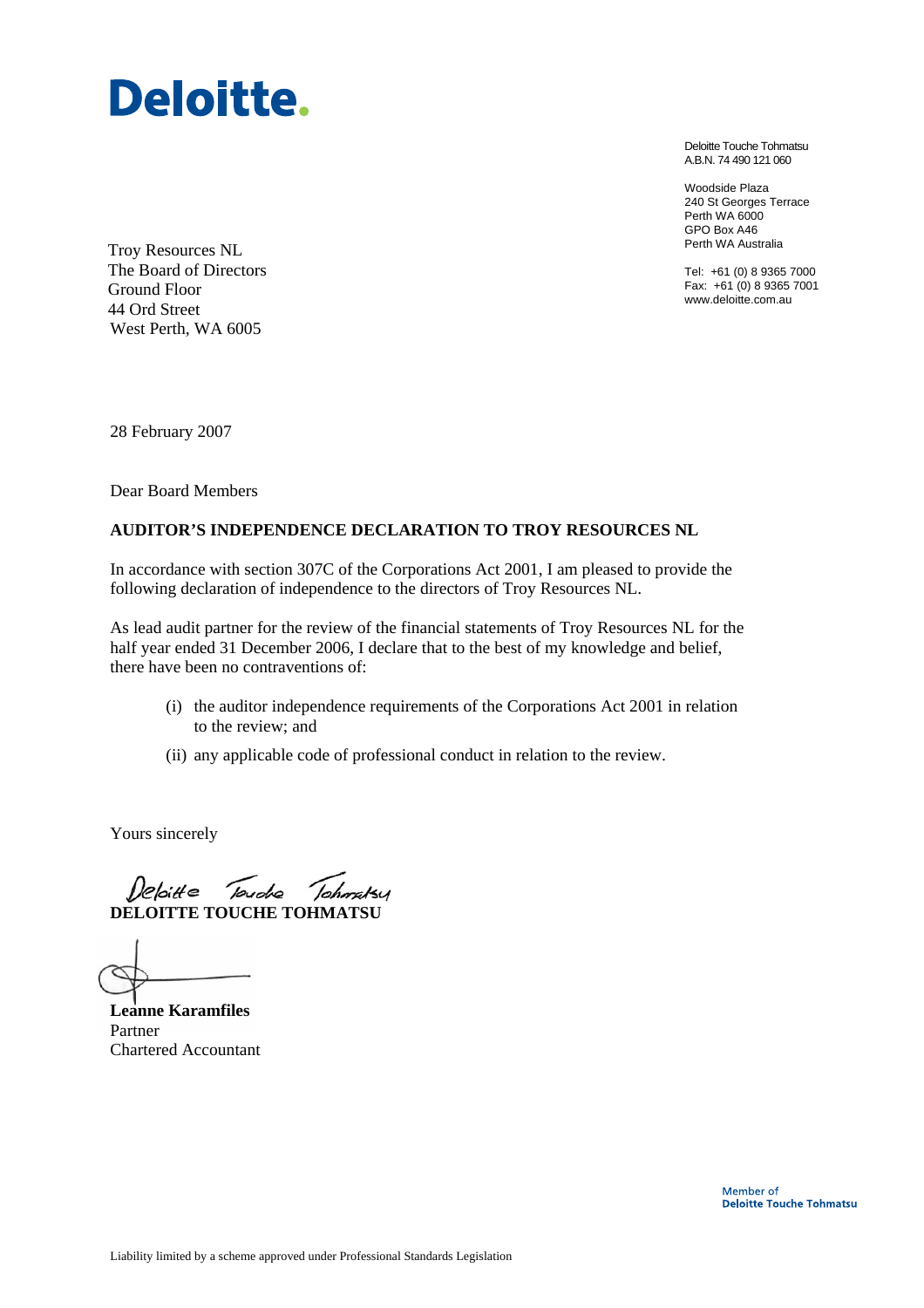#### **Condensed Consolidated Income Statement for the Half-Year ended 31 December 2006**

|                                                      |                | <b>Consolidated</b> |                  |
|------------------------------------------------------|----------------|---------------------|------------------|
|                                                      |                | <b>Half Year</b>    | <b>Half Year</b> |
|                                                      |                | <b>Ended</b>        | Ended            |
|                                                      |                | 31 Dec              | 31 Dec           |
|                                                      | <b>Notes</b>   | 2006                | 2005             |
|                                                      |                | (\$'000)            | (\$'000)         |
|                                                      |                |                     |                  |
| Sales revenue (gold sales)                           | $\overline{2}$ | 41,306              | 42,733           |
| Cost of sales                                        |                | (23, 029)           | (16, 293)        |
| <b>Gross profit</b>                                  |                | 18,277              | 26,440           |
| <b>Other Revenue</b>                                 | $\overline{2}$ | 1,744               | 2,177            |
| <b>Exploration expenses</b>                          | 3              | (4, 549)            | (3,720)          |
| Administration expenses                              |                | (3,785)             | (3,861)          |
| <b>Corporate Expenses</b>                            |                | (54)                | (1,026)          |
| Other expenses                                       |                |                     | (168)            |
| Finance costs                                        |                | (50)                | (35)             |
| <b>Profit Before Income Tax Expense</b>              |                | 11,583              | 19,807           |
| Income tax expense                                   |                | (3,996)             | (6, 919)         |
| Profit for the period                                |                | 7,587               | 12,888           |
| Net profit/(loss) attributable to minority interests |                | (299)               | (2,378)          |
| Net Profit Attributable to Members of the Parent     |                |                     |                  |
| <b>Entity</b>                                        |                | 7,288               | 10,510           |
|                                                      |                |                     |                  |
| <b>Earnings Per Share</b>                            |                |                     |                  |
| Basic (cents per share)                              |                | 13.1                | 19.8             |
| Diluted (cents per share)                            |                | 13.1                | 19.7             |

Notes to the financial statements are included on pages 8 to 14.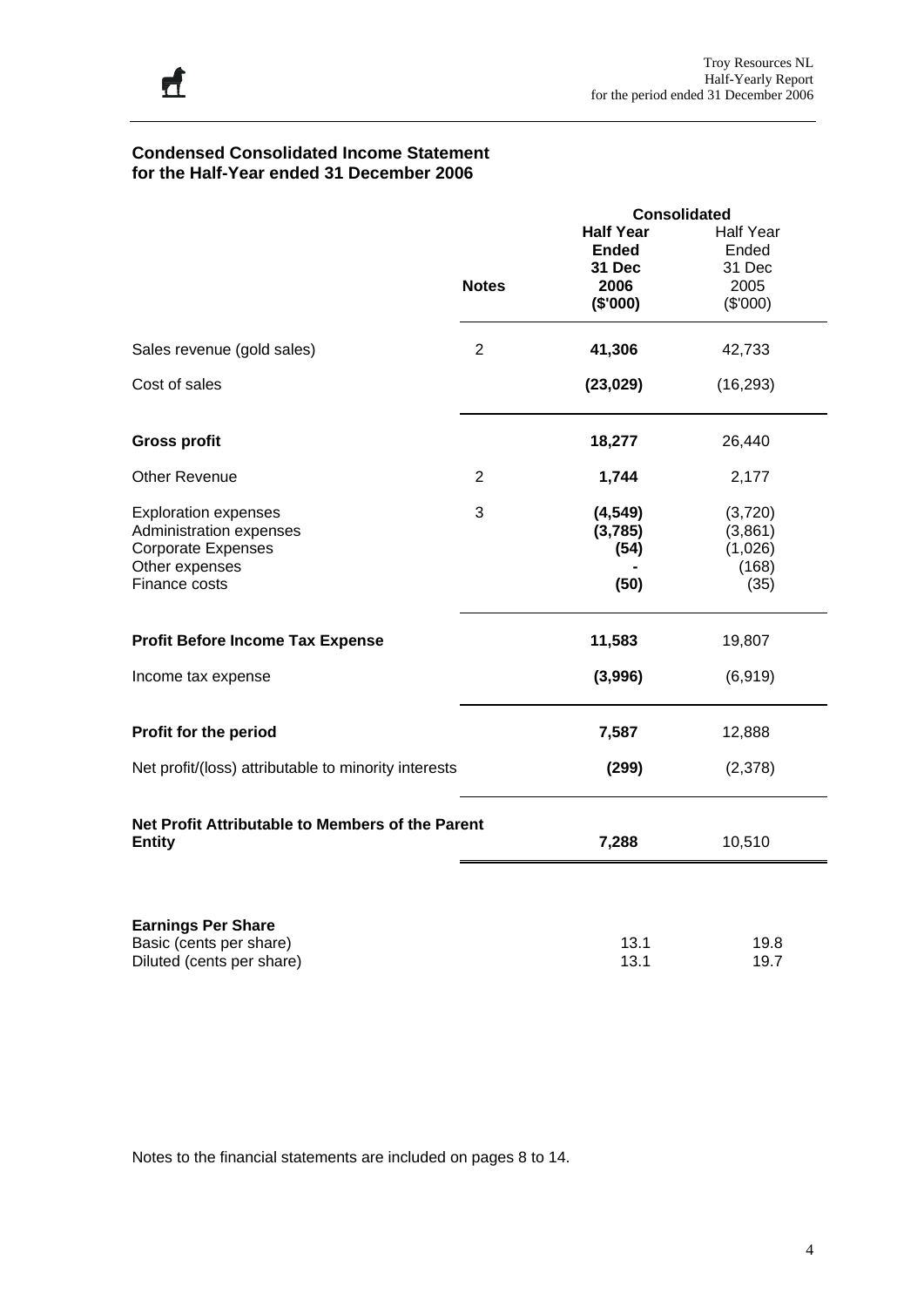# **Condensed Consolidated Balance Sheet as at 31 December 2006**

丘

|                                      | <b>Consolidated</b> |          |  |  |
|--------------------------------------|---------------------|----------|--|--|
|                                      | 31 Dec              | 30 June  |  |  |
|                                      | 2006                | 2006     |  |  |
|                                      | (\$'000)            | (\$'000) |  |  |
| <b>CURRENT ASSETS</b>                |                     |          |  |  |
| Cash and cash equivalents            | 31,162              | 33,397   |  |  |
| Trade and other receivables          | 2,111               | 3,447    |  |  |
| Other financial assets               | 10,355              | 1,438    |  |  |
| Inventories                          | 10,044              |          |  |  |
|                                      |                     | 10,355   |  |  |
| <b>TOTAL CURRENT ASSETS</b>          | 53,672              | 48,637   |  |  |
| <b>NON-CURRENT ASSETS</b>            |                     |          |  |  |
|                                      |                     |          |  |  |
| Property, plant and equipment        | 33,181              | 16,878   |  |  |
| Deferred tax assets                  | 994                 | 1,786    |  |  |
| Other financial assets               | 2,700               | 10,816   |  |  |
| <b>TOTAL NON-CURRENT ASSETS</b>      | 36,875              | 29,480   |  |  |
| <b>TOTAL ASSETS</b>                  | 90,547              | 78,117   |  |  |
|                                      |                     |          |  |  |
| <b>CURRENT LIABILITIES</b>           |                     |          |  |  |
| Trade and other payables             | 5,081               | 3,984    |  |  |
| Current tax payables                 | 3,481               | 4,914    |  |  |
| Provisions                           | 6,676               | 3,268    |  |  |
| Other financial liabilities          | 1,267               | 1,284    |  |  |
| <b>TOTAL CURRENT LIABILITIES</b>     | 16,505              | 13,450   |  |  |
| <b>NON-CURRENT LIABILITIES</b>       |                     |          |  |  |
| Deferred tax liabilities             | 8,516               | 3,294    |  |  |
|                                      |                     |          |  |  |
| Provisions                           | 293                 | 330      |  |  |
| <b>TOTAL NON-CURRENT LIABILITIES</b> | 8,809               | 3,624    |  |  |
| <b>TOTAL LIABILITIES</b>             | 25,314              | 17,074   |  |  |
| <b>NET ASSETS</b>                    | 65,233              | 61,043   |  |  |
| <b>EQUITY</b>                        |                     |          |  |  |
| <b>Issued capital</b>                | 23,638              | 23,442   |  |  |
| Reserves                             | 3,621               | 3,196    |  |  |
| Retained earnings                    | 35,828              | 32,453   |  |  |
| Parent interest                      | 63,087              | 59,091   |  |  |
| Minority interest                    | 2,146               | 1,952    |  |  |
| <b>TOTAL EQUITY</b>                  | 65,233              | 61,043   |  |  |

Notes to the financial statements are included on pages 8 to 14.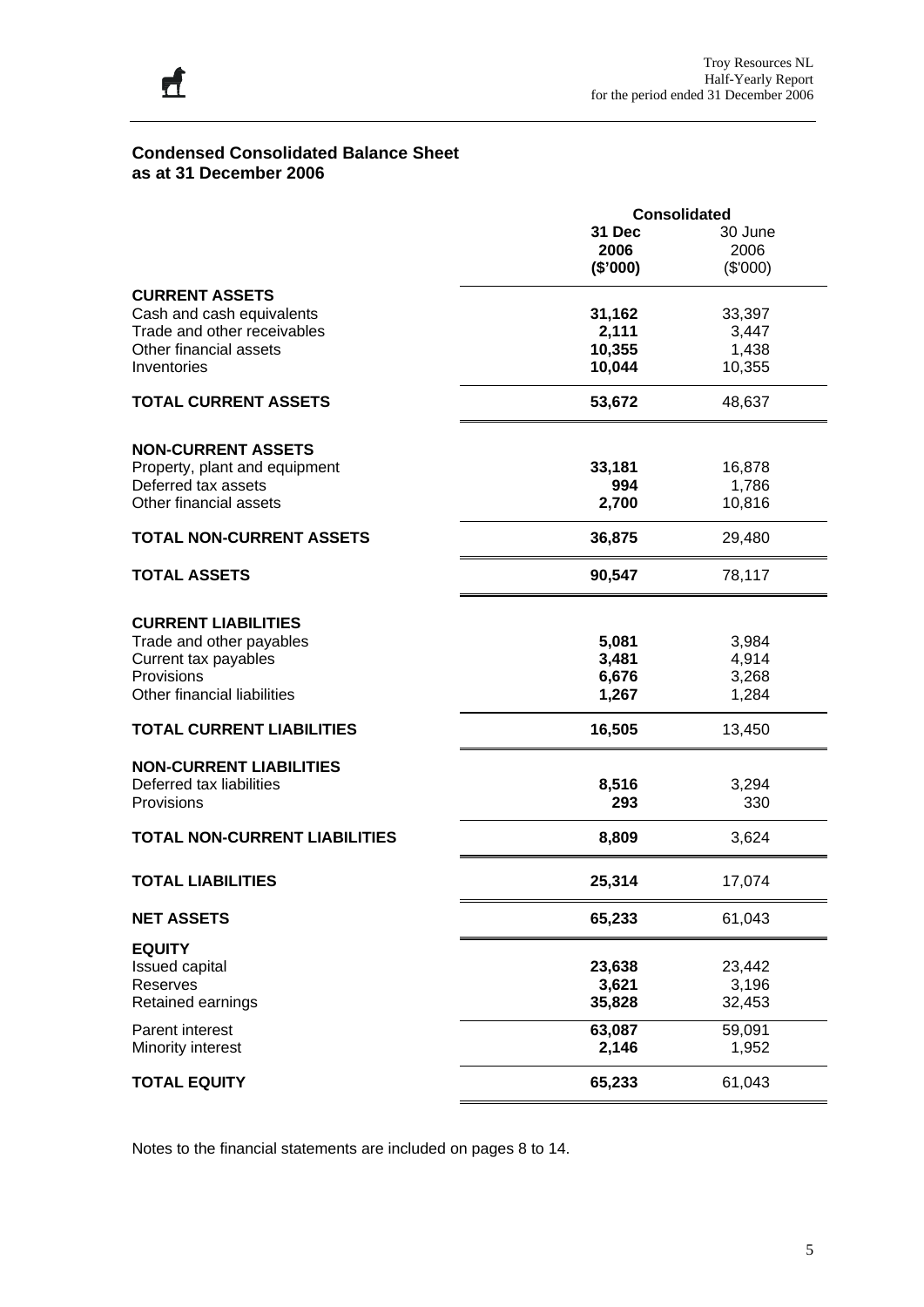#### **Condensed consolidated statement of changes in equity for the Half-year ended 31 December 2006**

|                                                                                                                                 | Share<br>Capital | Investment<br><b>Revaluation</b><br>Reserve | <b>Share Based</b><br><b>Payment Reserve</b> | Foreign<br>Currency<br><b>Translation</b> | Retained<br>Earnings     | Attributable to<br><b>Equity Holder</b><br>of Parent | <b>Minority</b><br>Interest | <b>Total</b>   |
|---------------------------------------------------------------------------------------------------------------------------------|------------------|---------------------------------------------|----------------------------------------------|-------------------------------------------|--------------------------|------------------------------------------------------|-----------------------------|----------------|
|                                                                                                                                 | (\$,000)         | (\$,000)                                    | (\$,000)                                     | (\$,000)                                  | $($ \$,000)              | $($ \$,000)                                          | ( \$,000)                   | (\$,000)       |
| Balance at 1 July 2005                                                                                                          | 22,917           |                                             | 228                                          | 1,016                                     | 20,095                   | 44,256                                               | 1,206                       | 45,462         |
| Exchange differences on translation of Foreign Operations                                                                       |                  |                                             |                                              | 459                                       |                          | 459                                                  | (2, 495)                    | (2,036)        |
| Net income recognised directly in equity                                                                                        |                  |                                             |                                              | 459                                       | $\overline{\phantom{a}}$ | 459                                                  | (2, 495)                    | (2,036)        |
| Profit for the year                                                                                                             |                  |                                             |                                              |                                           | 10,510                   | 10,510                                               | 2,378                       | 12,888         |
| Total recognised income and expense for the half-year                                                                           |                  |                                             |                                              | 459                                       | 10,510                   | 10,969                                               | (117)                       | 10,852         |
| Issue of shares on conversion of options<br>Issue of Partly Paid shares                                                         | 207<br>8         |                                             |                                              |                                           |                          | 207<br>8                                             |                             | 207<br>8       |
| Dividends paid<br>Transfer from equity settled employee benefits reserve                                                        |                  |                                             | 167                                          |                                           | (3,598)                  | (3,598)<br>167                                       |                             | (3,598)<br>167 |
|                                                                                                                                 | 215              |                                             | 167                                          |                                           | (3,598)                  | (3,216)                                              |                             | (3,216)        |
| Balance at 31 December 2005                                                                                                     | 23,132           | $\sim$                                      | 395                                          | 1,475                                     | 27,007                   | 52,009                                               | 1,089                       | 53,098         |
|                                                                                                                                 |                  |                                             |                                              |                                           |                          |                                                      |                             |                |
| Balance at 1 July 2006                                                                                                          | 23,442           | 341                                         | 1,051                                        | 1,804                                     | 32,453                   | 59,091                                               | 1,952                       | 61,043         |
| Changes in the fair value of available-for-sale assets, net of tax<br>Exchange differences on translation of Foreign Operations |                  | 370                                         |                                              | (194)                                     |                          | 370<br>(194)                                         | (105)                       | 370<br>(299)   |
| Net income recognised directly in equity                                                                                        |                  | 370                                         |                                              | (194)                                     | $\blacksquare$           | 176                                                  | (105)                       | 71             |
| Profit for the year                                                                                                             |                  |                                             |                                              |                                           | 7,288                    | 7,288                                                | 299                         | 7,587          |
| Total recognised income and expense for the half-year                                                                           |                  | 370                                         |                                              | (194)                                     | 7,288                    | 7,464                                                | 194                         | 7,658          |
| Issue of shares on conversion of options                                                                                        | 98<br>5          |                                             |                                              |                                           |                          | 98<br>5                                              |                             | 98<br>5        |
| Issue of Partly Paid shares<br>Share based payment                                                                              |                  |                                             |                                              |                                           |                          |                                                      |                             |                |
| Dividends paid<br>Recognition of share based payments                                                                           |                  |                                             |                                              |                                           | (3,913)                  | (3,913)<br>342                                       |                             | (3,913)<br>342 |
| Transfer from equity settled employee benefits reserve                                                                          | 93               |                                             | 342<br>(93)                                  |                                           |                          |                                                      |                             |                |
|                                                                                                                                 | 196              |                                             | 249                                          |                                           | (3,913)                  | (3, 468)                                             |                             | (3, 468)       |
| Balance at 31 December 2006                                                                                                     | 23,638           | 711                                         | 1,300                                        | 1,610                                     | 35,828                   | 63,087                                               | 2,146                       | 65,233         |
|                                                                                                                                 |                  |                                             |                                              |                                           |                          |                                                      |                             |                |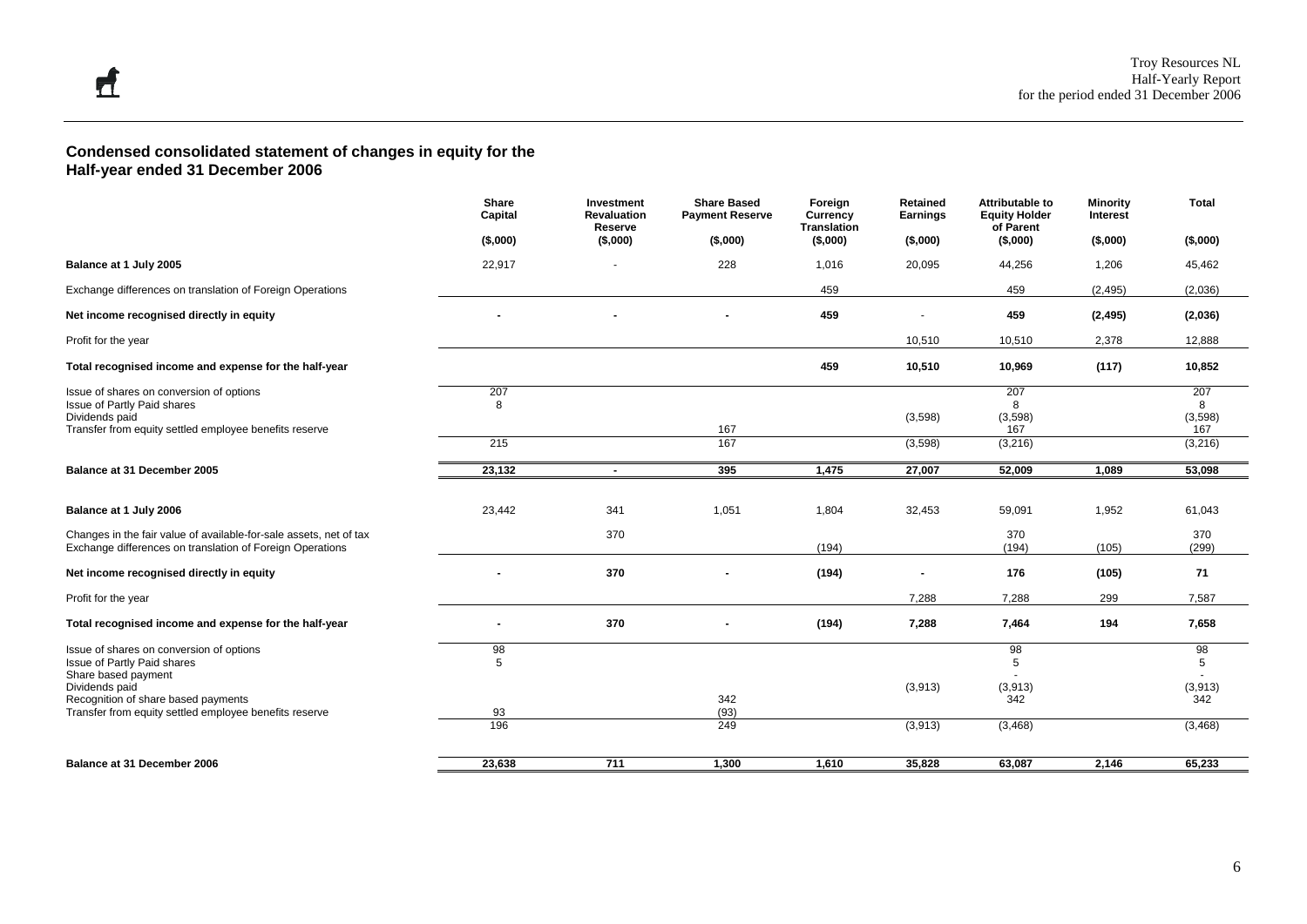| for the Half-Year ended 31 December 2006                                                              |                     |                  |  |  |  |
|-------------------------------------------------------------------------------------------------------|---------------------|------------------|--|--|--|
|                                                                                                       | <b>Consolidated</b> |                  |  |  |  |
|                                                                                                       | <b>Half Year</b>    | <b>Half Year</b> |  |  |  |
|                                                                                                       | <b>Ended</b>        | Ended            |  |  |  |
|                                                                                                       | 31 Dec              | 31 Dec           |  |  |  |
|                                                                                                       | 2006                | 2005             |  |  |  |
|                                                                                                       | (\$'000)            | (\$'000)         |  |  |  |
| <b>CASHFLOWS FROM OPERATING ACTIVITIES</b>                                                            |                     |                  |  |  |  |
| Receipts from customers                                                                               | 41,339              | 43,616           |  |  |  |
| Payments to suppliers and employees                                                                   | (27, 531)           | (25, 494)        |  |  |  |
| Interest received                                                                                     | 1,049               | 793              |  |  |  |
| Income taxes (paid)                                                                                   | (1,400)             | (4,500)          |  |  |  |
| Interest paid                                                                                         | (50)                |                  |  |  |  |
| <b>NET CASH PROVIDED BY</b>                                                                           |                     |                  |  |  |  |
| <b>OPERATING ACTIVITIES</b>                                                                           | 13,407              | 14,415           |  |  |  |
|                                                                                                       |                     |                  |  |  |  |
| <b>CASHFLOWS FROM INVESTING ACTIVITIES</b>                                                            |                     |                  |  |  |  |
| Payment for purchase of tenements<br>Payments for purchase of subsidiary                              |                     | (24)             |  |  |  |
|                                                                                                       | (11, 587)           |                  |  |  |  |
| Payments for property, plant and equipment<br>Proceeds on sale of investment securities               |                     | (3,902)          |  |  |  |
|                                                                                                       | 123                 | 111              |  |  |  |
| Payments for purchase of investment securities<br>Proceeds from sale of property, plant and equipment | (76)                | 52               |  |  |  |
| <b>NET CASH (USED IN)</b>                                                                             |                     |                  |  |  |  |
| <b>INVESTING ACTIVITIES</b>                                                                           | (11, 540)           | (3,763)          |  |  |  |
|                                                                                                       |                     |                  |  |  |  |
| <b>CASHFLOWS FROM FINANCING ACTIVITIES</b>                                                            |                     |                  |  |  |  |
| Proceeds from issues of shares                                                                        | 104                 | 215              |  |  |  |
| Dividends paid:                                                                                       |                     |                  |  |  |  |
| -members of the parent entity                                                                         | (3,865)             | (3,582)          |  |  |  |
| -minority interests                                                                                   |                     | (2, 495)         |  |  |  |
| <b>NET CASH USED IN</b><br><b>FINANCING ACTIVITIES</b>                                                | (3,761)             | (5,862)          |  |  |  |
|                                                                                                       |                     |                  |  |  |  |
| Cash and cash equivalents at the beginning of                                                         |                     |                  |  |  |  |
| the period                                                                                            | 33,397              | 27,821           |  |  |  |
| Net increase/(decrease) in cash and cash equivalents                                                  | (1,894)             | 4,790            |  |  |  |
| Effects of exchange rate changes on the balance                                                       |                     |                  |  |  |  |
| of cash held in foreign currencies                                                                    | (341)               | 339              |  |  |  |
| Cash and cash equivalents at the end of the period                                                    | 31,162              | 32,950           |  |  |  |

# **Condensed Consolidated Statement of Cash Flows**

Notes to the financial statements are included on pages 8 to 14.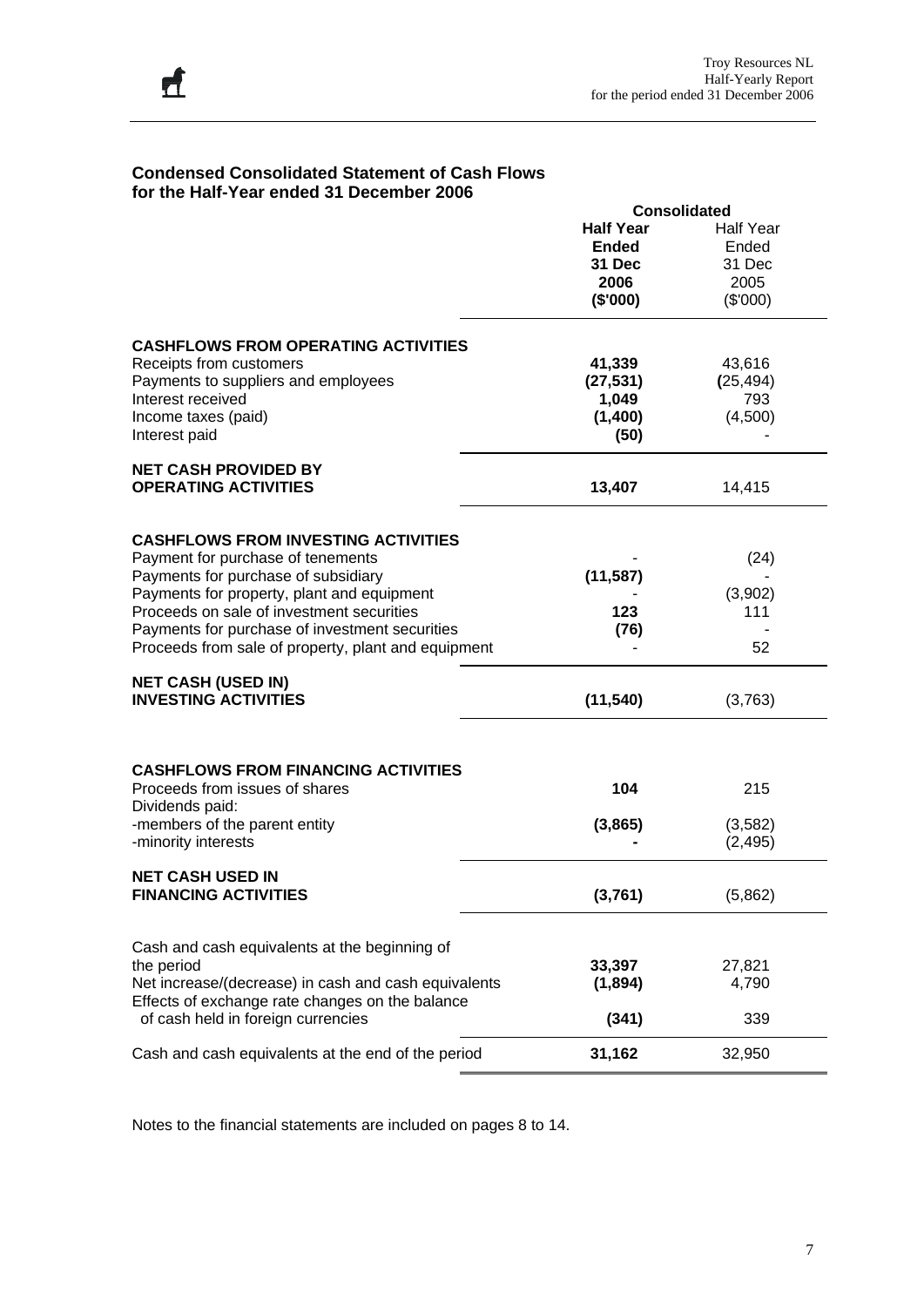#### **1. Significant accounting policies**

#### **Statement of compliance**

The half-year financial report is a general purpose financial report prepared in accordance with the Corporations Act 2001 and AASB 134 'Interim Financial Reporting'. Compliance with AASB 134 ensures compliance with International Financial Reporting Standard IAS 34 'Interim Financial Reporting'. The half-year financial report does not include notes of the type normally included in an annual financial report and shall be read in conjunction with the most recent annual financial report.

#### **Basis of preparation**

 The condensed financial statements have been prepared on the basis of historical cost, except for the revaluation of certain non-current assets and financial instruments. Cost is based on the fair values of the consideration given in exchange for assets. All amounts are presented in Australian dollars, unless otherwise noted.

 The company is a company of the kind referred to in ASIC Class Order 98/0100, dated 10 July 1998, and in accordance with the Class Order amounts in the directors' report and the half-year financial report are rounded off to the nearest thousand dollars, unless otherwise indicated.

 The accounting policies and methods of computation adopted in the preparation of the half-year financial report are consistent with those adopted and disclosed in the company's 2006 annual financial report for the financial year ended 30 June 2006, other than as detailed below.

In the current year, the Group had adopted all of the new and revised Standards and Interpretations issued by the Australian Accounting Standards Board (the AASB) that are relevant to its operations and effective for annual reporting periods beginning on or after 1 July 2006. The adoption of these new and revised Standards and Interpretations has resulted in changes to the Group's accounting policies in the following areas:

- Investments as at fair value through profit or loss (AASB 2005-04 'Amendments to Australian Accounting Standards').
- Financial guarantee contracts (AASB 2005-09 'Amendments to Australian Accounting Standards').

The adoption of these new and revised Standards and Interpretations has also resulted in a change to the Group's accounting policies in relation to business combinations involving entities under common control.

 These changes in accounting policies (as discussed below) had no financial impact on the Group's Financial Statements.

#### **Limitation of ability to designate financial assets and financial liabilities through profit or loss**

The Australian Accounting Standards Board (AASB) released AASB 2005-4 Amendments to Australian Accounting Standards, in June 2005. AASB 2005-04 amends AASB 139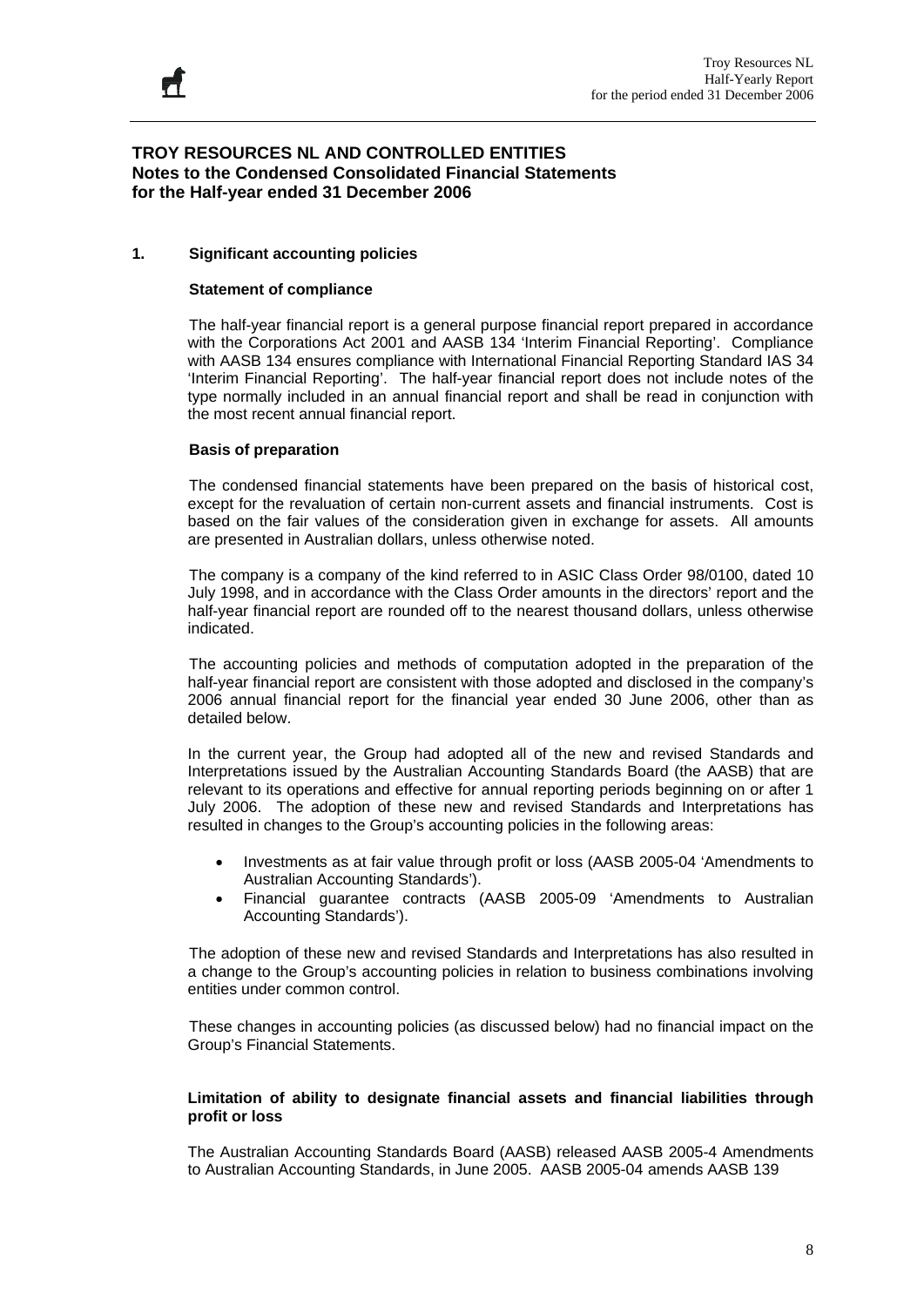'Financial Instruments: Recognition and Measurement' by limiting the ability of entities to designate any financial asset or financial liability as 'at fair value through profit or loss'.

Financial assets that can no longer be designated as 'at fair value through profit or loss' shall be classified into either loans and receivables, held-to-maturity investments or available-for-sale investments, as appropriate, and measured at amortised cost or at fair value with changes in fair value recognised in equity, depending on classification. Financial liabilities that can no longer be designated as 'at fair value through profit or loss' shall be classified as 'other' financial liabilities and measured at amortised cost. Although ordinarily the designation of a financial asset as available-for-sale is made on initial recognition, the transitional provisions of the Standard allow such designation to be made on the date of de-designation (1 July 2005).

The changes introduced by AASB 2005-4 are applied by the Group with effect from the beginning of the comparative reporting period presented in this financial report (i.e. with effect from 1 July 2005). The amendments are made in accordance with the transitional provisions of AASB 2005-4. Fair value movements post 1 July 2005 are recognised directly in the investments revaluation reserve.

#### **Accounting for financial guarantee contracts**

The AASB released AASB 2005-9 'Amendments to Australian Accounting Standards' in September 2005. AASB 2005-9 amends AASB 139 'Financial Instruments: Recognition and Measurement' to require certain financial guarantee contracts to be recognised in accordance with AASB 139 and measured initially at their fair values, and subsequently measured at the higher of the amount recognised as a provision and the amount initially recognised less cumulative amortisation in accordance with the Group's revenue recognition policies.

#### **Accounting for business combinations involving entities or businesses under common control**

The AASB released AASB 2005-6 'Amendments to Australian Accounting Standards' in June 2006. AASB 2005-6 amends AASB 3 'Business Combinations' by removing business combinations involving entities or business under common control from its scope. The effect of the scope amendment is that there is no longer any explicit guidance under Accounting Standards as to how to account for these types of business combinations.

Due to the requirements of AASB 1 'First-time Adoption of Australian Equivalents to International Financial Reporting Standards' permitting the non-restatement of pretransition business combinations, the amendment has no effect on the financial statements of the Company or Group for the current or prior reporting periods.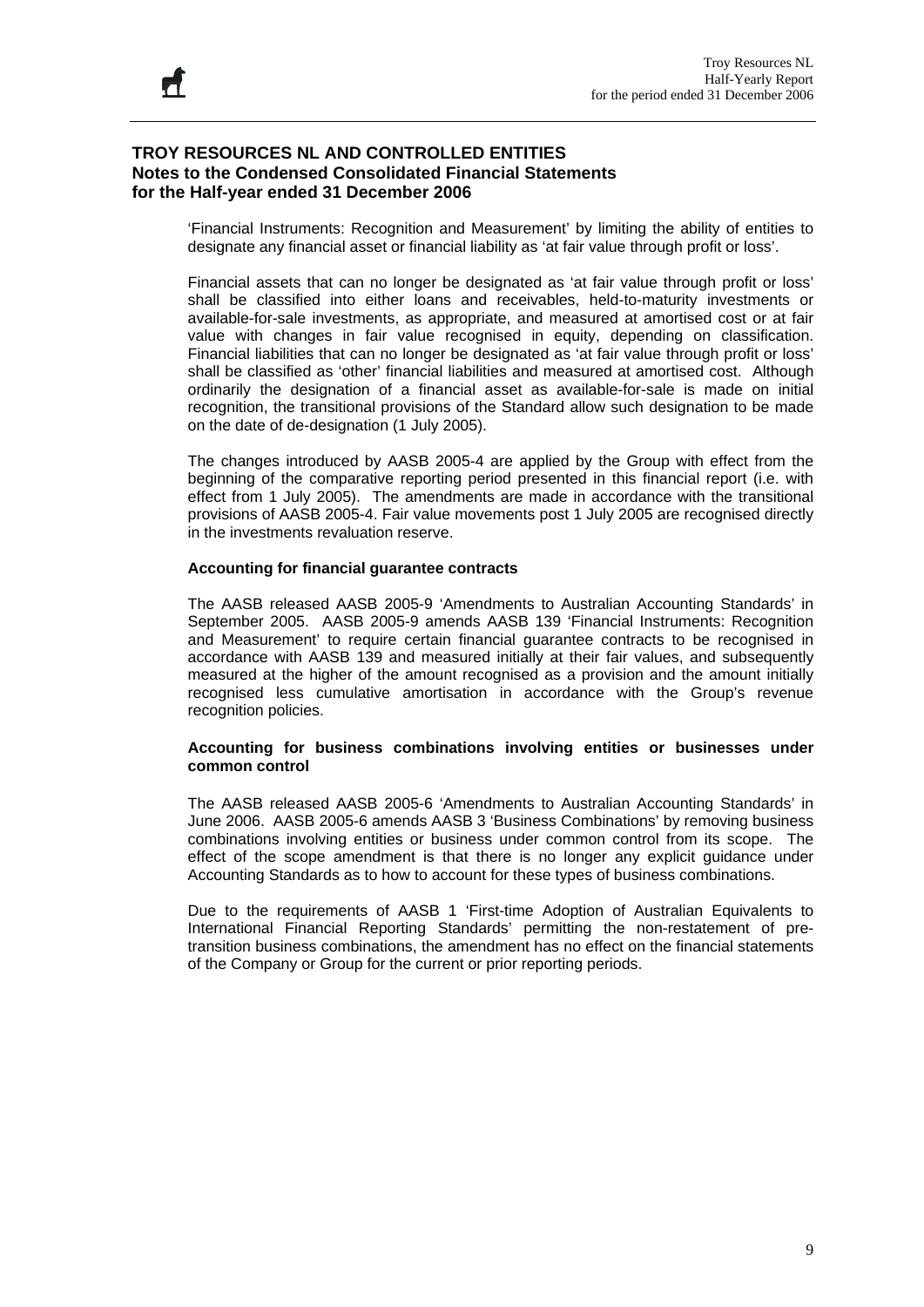|    |                                            | <b>Consolidated</b> |                  |  |
|----|--------------------------------------------|---------------------|------------------|--|
|    |                                            | <b>Half Year</b>    | <b>Half Year</b> |  |
|    |                                            | <b>Ended</b>        | Ended            |  |
|    |                                            | 31 Dec              | 31 Dec           |  |
|    |                                            | 2006                | 2005             |  |
|    |                                            | (\$'000)            | (\$'000)         |  |
| 2. | <b>Revenue</b>                             |                     |                  |  |
|    | <b>Operating</b>                           |                     |                  |  |
|    | Gold sales                                 | 41,306              | 42,733           |  |
|    |                                            | 41,306              | 42,733           |  |
|    | <b>Non-Operating</b>                       |                     |                  |  |
|    | Interest revenue from: Non-Related Parties | 1,049               | 793              |  |
|    | Movement in fair value of investments      | 318                 | 686              |  |
|    | Other                                      | 377                 | 698              |  |
|    |                                            | 1,744               | 2,177            |  |
|    |                                            | 43,050              | 44,910           |  |
|    |                                            |                     |                  |  |

# **3. Expenses**

| Amortisation, depreciation of plant, equipment and |       |       |
|----------------------------------------------------|-------|-------|
| motor vehicles                                     | 3.106 | 2.244 |
| Exploration expenditure                            | 4.549 | 3.720 |
| WA government royalties                            | 865   | 571   |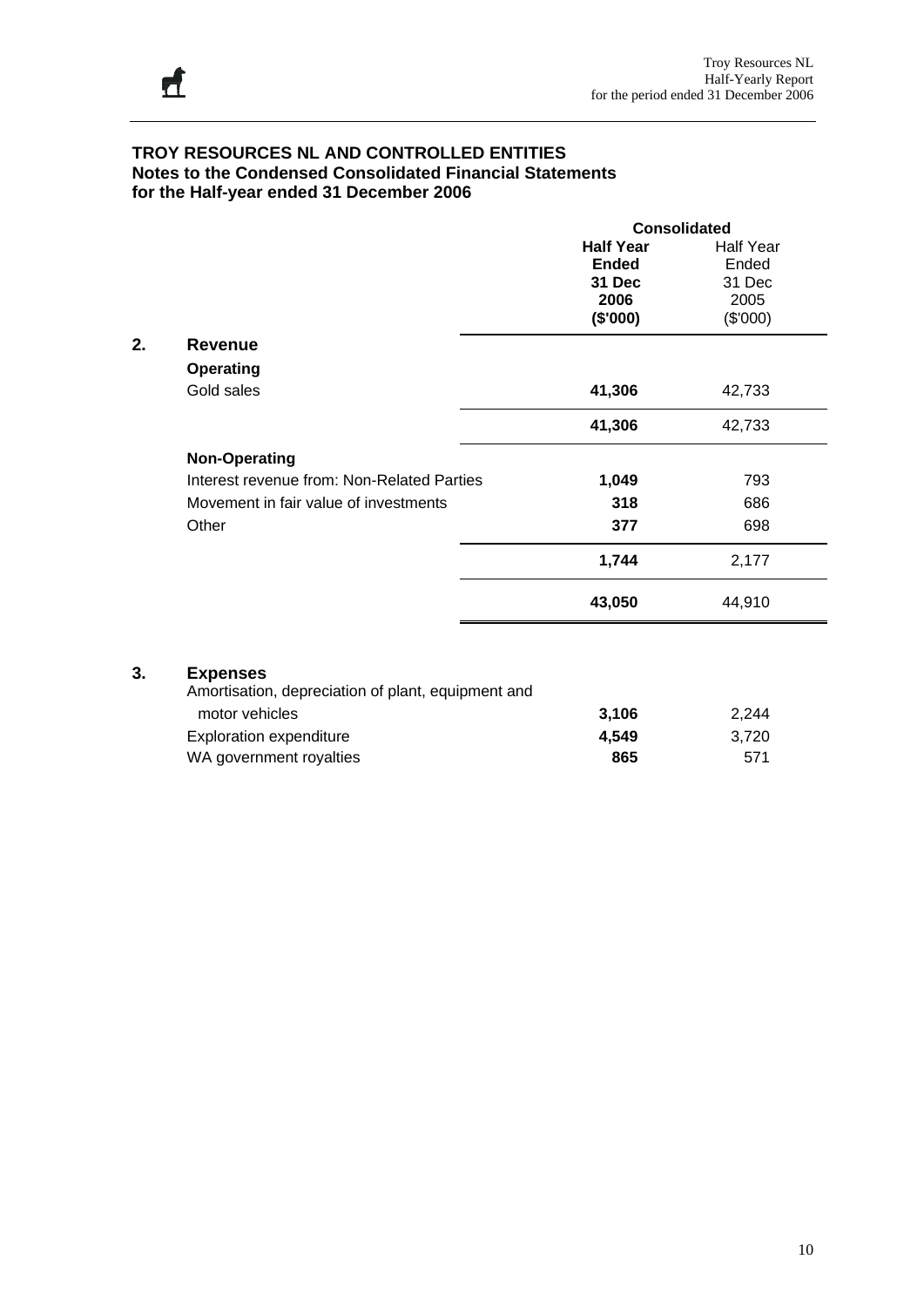|                                       | <b>Consolidated</b> |                  |
|---------------------------------------|---------------------|------------------|
|                                       | <b>Half Year</b>    | <b>Half Year</b> |
|                                       | <b>Ended</b>        | Ended            |
|                                       | 31 Dec              | 31 Dec           |
|                                       | 2006                | 2005             |
|                                       | (\$'000)            | (\$'000)         |
|                                       |                     |                  |
| <b>Dividends</b>                      |                     |                  |
| Dividends provided for or paid        |                     |                  |
| Final Dividend of 7.0 cents per share |                     |                  |
| fully franked paid on 16 October 2006 | 3,913               |                  |
| Final Dividend of 6.5 cents per share |                     |                  |
| fully franked paid on 14 October 2005 |                     | 3,598            |
|                                       | 3,913               | 3,598            |

# **5. Equity Securities Issued**

|                                                                                           | Half-year<br>2006<br><b>Shares</b> | 2005<br><b>Shares</b> | 2006     | Half-year<br>2005 |  |
|-------------------------------------------------------------------------------------------|------------------------------------|-----------------------|----------|-------------------|--|
|                                                                                           | ('000)                             | (000)                 | (\$'000) | (\$'000)          |  |
| Issues of ordinary shares during the<br>half-year:                                        |                                    |                       |          |                   |  |
| Exercise of options issued under the Troy<br>Resources NL Employee Share Option Scheme 76 |                                    | 139                   | 98       | 207               |  |
| Conversion of partly paid shares                                                          | 13                                 | 20                    | 5        | 8                 |  |
| Share based payments                                                                      |                                    |                       | 93       |                   |  |
|                                                                                           | 89                                 | 159                   | 196      | 215               |  |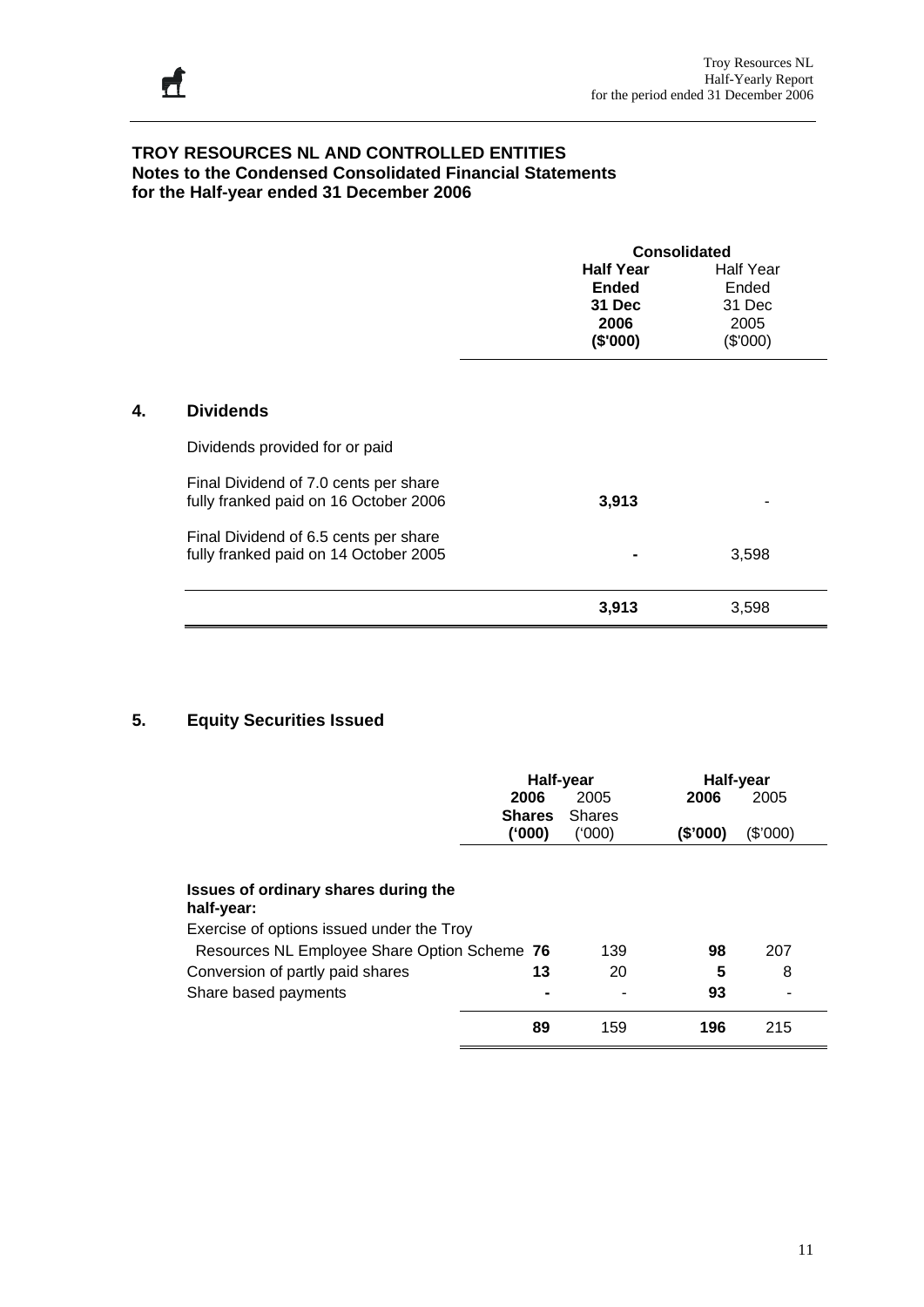#### **Note 6:**

**Segment Information:** 

The Consolidated Entity is involved in only one industry, namely mining and exploration with activities in Australia, South America, Asia and Europe during the year.

|                                                          |                              | <b>Australia</b>      |                              | Asia                  | <b>South America</b>         |                       |                              | Europe                   |                              | <b>Elimination</b>       |                              | <b>Consolidated</b>   |
|----------------------------------------------------------|------------------------------|-----------------------|------------------------------|-----------------------|------------------------------|-----------------------|------------------------------|--------------------------|------------------------------|--------------------------|------------------------------|-----------------------|
| <b>SEGMENT INFORMATION: GEOGRAPHIC</b><br><b>SEGMENT</b> | <b>Dec</b><br>2006<br>\$'000 | Dec<br>2005<br>\$'000 | <b>Dec</b><br>2006<br>\$'000 | Dec<br>2005<br>\$'000 | <b>Dec</b><br>2006<br>\$'000 | Dec<br>2005<br>\$'000 | <b>Dec</b><br>2006<br>\$'000 | Dec<br>2005<br>\$'000    | <b>Dec</b><br>2006<br>\$'000 | Dec<br>2005<br>\$'000    | <b>Dec</b><br>2006<br>\$'000 | Dec<br>2005<br>\$'000 |
| <b>REVENUE</b>                                           |                              |                       |                              |                       |                              |                       |                              |                          |                              |                          |                              |                       |
| <b>External sales</b>                                    | 32,174                       | 20,583                | $\blacksquare$               | $\sim$                | 9,132                        | 22,150                | $\sim$                       | $\blacksquare$           |                              | $\overline{\phantom{a}}$ | 41,306                       | 42,733                |
| Other revenue                                            | 6                            | 6,421                 | $\blacksquare$               | $\blacksquare$        | 374                          |                       | 1                            | $\blacksquare$           | $\blacksquare$               | (6, 421)                 | 381                          |                       |
| Total segment revenue                                    | 32,180                       | 27,004                |                              | ٠                     | 9,506                        | 22,150                | 1                            | $\overline{\phantom{a}}$ | $\sim$                       | (6, 421)                 | 41,687                       | 42,733                |
| Unallocated revenue                                      |                              |                       |                              |                       |                              |                       |                              |                          |                              |                          | 1,363                        | 2,177                 |
| Total consolidated revenue                               |                              |                       |                              |                       |                              |                       |                              |                          |                              |                          | 43,050                       | 44,910                |
| <b>RESULTS</b>                                           |                              |                       |                              |                       |                              |                       |                              |                          |                              |                          |                              |                       |
| Segment results                                          | 14,540                       | 15,643                | (794)                        | (341)                 | 1,683                        | 15,464                |                              | (2)                      | 43                           | (5,624)                  | 15,473                       | 25,140                |
| Unallocated expenses                                     |                              |                       |                              |                       |                              |                       |                              |                          |                              |                          | (3,890)                      | (5, 333)              |
| Consolidated Entity profit before income tax             |                              |                       |                              |                       |                              |                       |                              |                          |                              |                          | 11,583                       | 19,807                |
| Income tax expense                                       |                              |                       |                              |                       |                              |                       |                              |                          |                              |                          | (3,996)                      | (6, 919)              |
| Consolidated Entity profit from ordinary activities      |                              |                       |                              |                       |                              |                       |                              |                          |                              |                          | 7,587                        | 12,888                |
| Net profit                                               |                              |                       |                              |                       |                              |                       |                              |                          |                              |                          | 7,587                        | 12,888                |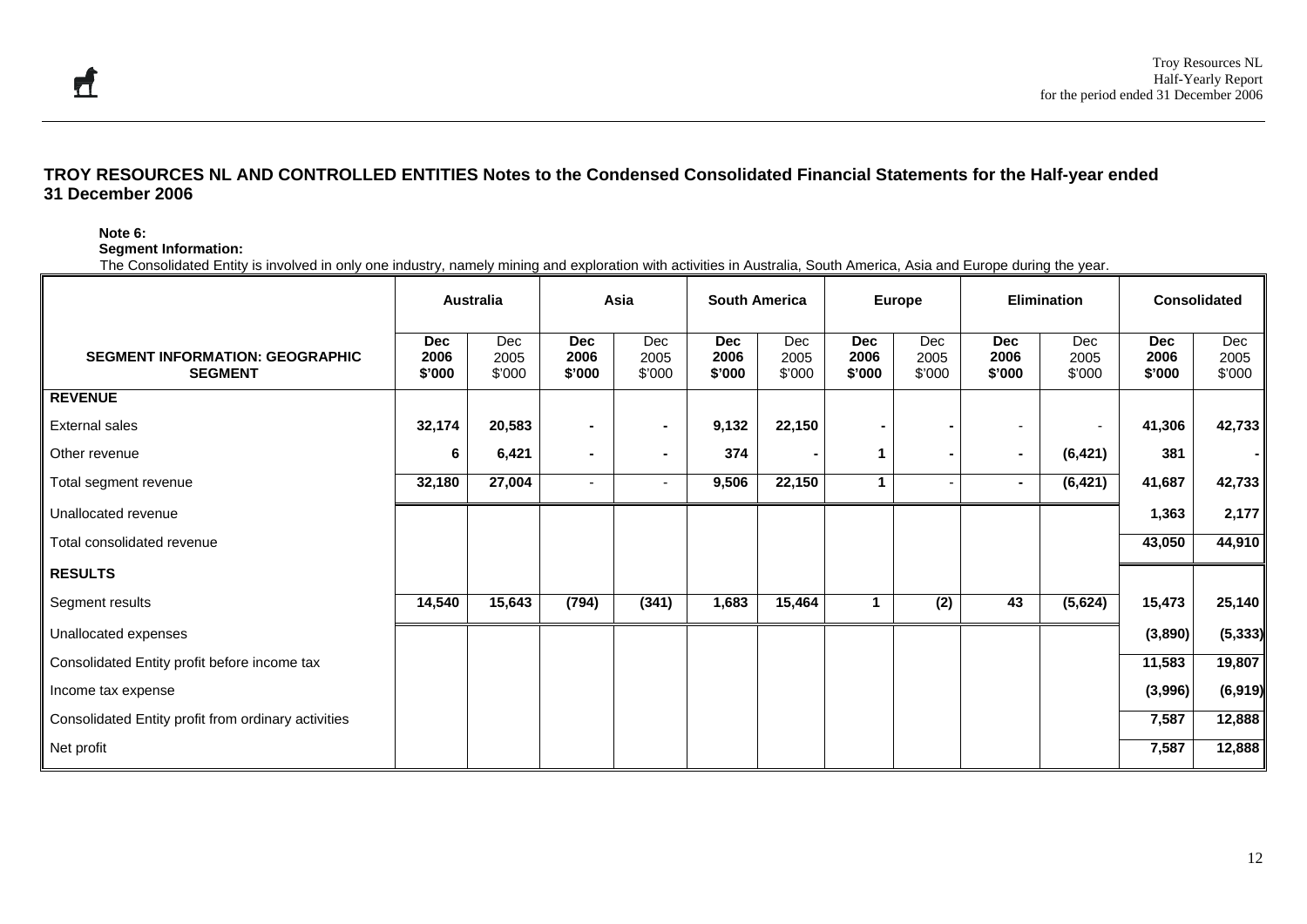# **7. Contingent Liabilities**

- (a) Bank Guarantees provided by financial institutions given to various State Departments of Mines and Energy and joint venture partners to a total value of \$2,004,065 (December 2005: \$2,004,065). These are security amounts against breach of environmental conditions and are not expected to be exercised in the normal course of business;
- (b) General sureties given to various State Departments of Mines and Energy to a total value of \$133,000 (December 2005: \$133,000). These are security amounts against breach of environmental conditions and are not expected to be exercised in the normal course of business.

### **8. Subsequent Events**

On 10 January 2007, Troy Resources NL purchased 7,628,571 shares in Comaplex Minerals Corp (a Canadian listed company) which is equivalent to a 19.4% interest for the payment of C\$16,274,285 (A\$17,815,309) and the issue of 3,250,000 fully paid Troy shares. The effect of this transaction has not been included in these financial statements.

### **9. Acquisition of Subsidiary**

In November 2006, the Group purchased 100% of the share capital of Agincourt Resources (Holdings) Limited ("ARH"), a company incorporated in the British Virgin Islands, for cash consideration of US\$10.14 million of which US\$1.0 million has been deferred until the completion of all transfers and approvals. ARH's only asset is all the shares in Agincourt Resources do Brasil Ltda ("ARB"), a company incorporated in Brazil, which owns the mineral leases that comprise the Andorinhas Gold Project in Para state in Brazil. This transaction has been accounted for using the acquisition method of accounting.

The net assets acquired in the business combination are as follows:

|                             | Carrying Amount |             |            |
|-----------------------------|-----------------|-------------|------------|
|                             | before business | Fair Value  | Fair Value |
|                             | combination     | Adjustments |            |
|                             | \$'000          | \$'000      | \$'000     |
| Net Assets acquired         |                 |             |            |
| Cash and cash equivalents   | 57              |             | 57         |
| Property, plant & equipment | 4.564           | 13,822      | 18,386     |
| Trade & other payables      | (59)            |             | (59)       |
| Deferred tax liabilities    | ۰               | (5, 510)    | (5,510)    |
| <b>Total Fair Value</b>     |                 |             | 12,874     |
| Satisfied by:-              |                 |             |            |
| - Cash                      |                 |             | 11,587     |
| - Deferred Settlement       |                 |             | 1,267      |
| - Cost of Acquisition       |                 |             | 20         |
| <b>Total Consideration</b>  |                 |             | 12.874     |

The initial accounting for the acquisition of ARH has only been provisionally determined at reporting date.

ARH and ARB became wholly owned on acquisition. For tax purposes, the tax values ARH's assets are required to be reset based on market values and other factors. At the date of finalisation of this report, the necessary market valuations noted above have only been provisionally determined based on the Directors' best estimates.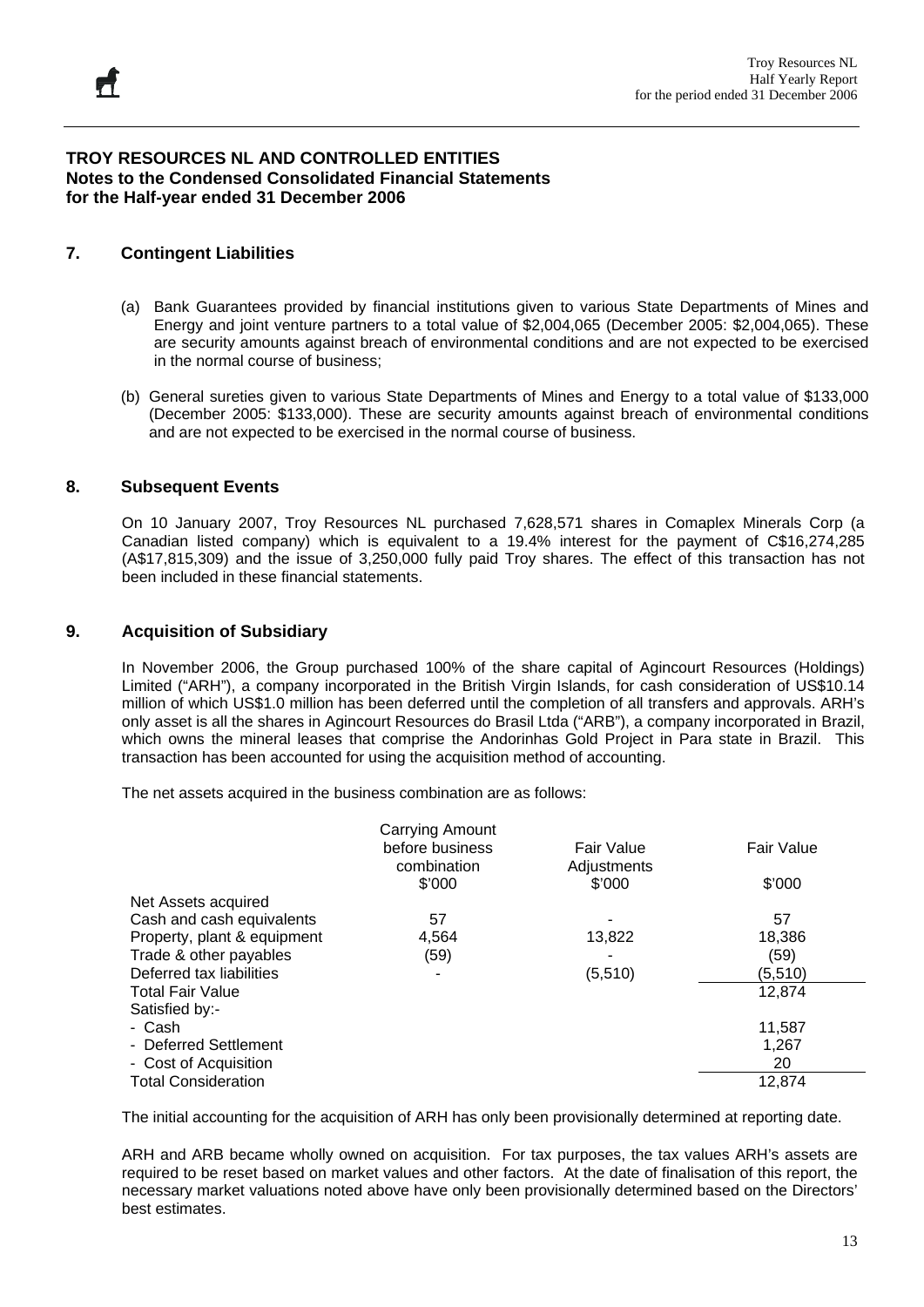No goodwill arose in the business combination because the cost of the combination included the fair value of the undeveloped assets within ARH. The consideration paid for the combination effectively included amounts in relation to the benefits of expected production and revenue growth from, as yet, undeveloped resources. These benefits are recognised separately from goodwill as future economic benefits arising from them can be estimated.

As the companies have not been in production, there is no effect on net profits for the period attributable to the additional business generated by ARH. In determining the 'pro-forma' revenue and profit of the Group had ARB been acquired at the beginning of the current reporting period, the directors have determined that the only items relate to foreign exchange movement on asset values.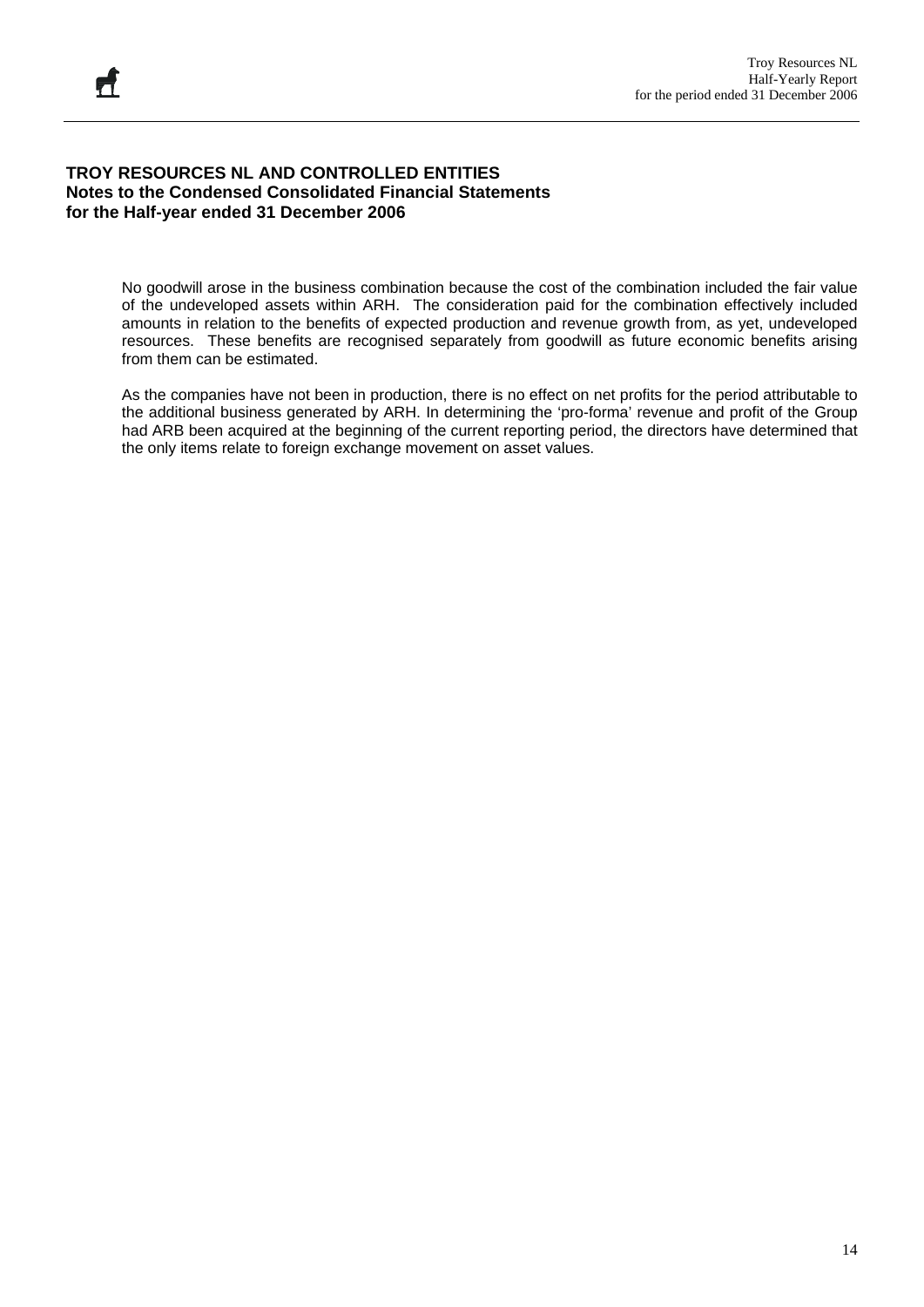# **DIRECTORS' DECLARATION**

The Directors declare that:

- (a) the attached financial statements and notes thereto comply with accounting standards;
- (b) the attached financial statements and notes thereto give a true and fair view of the financial position and performance of the Consolidated Entity;
- (c) in the Directors' opinion, the attached financial statements and notes thereto are in accordance with the Corporations Act 2001; and
- (d) in the Directors' opinion, there are reasonable grounds to believe that the Company will be able to pay its debts as and when they become due and payable.

**Signed in accordance with a resolution of the Directors made pursuant to s.303(5) of the Corporations Act 2001.** 

**On behalf of the Directors** 

**J L C JONES Chairman** 

Perth, Western Australia

Date: 28 February 2007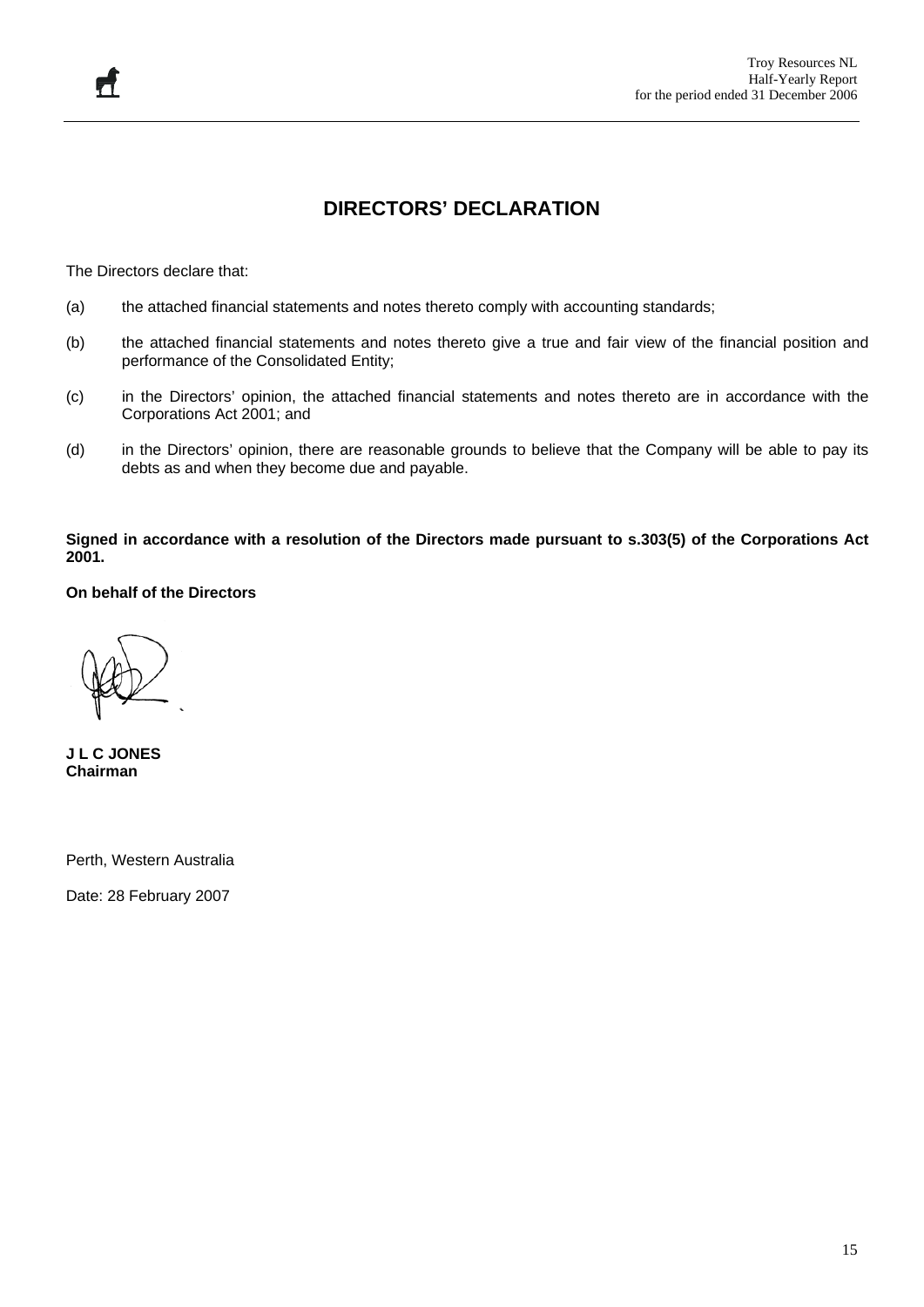# **Deloitte.**

Deloitte Touche Tohmatsu

Woodside Plaza Level 14 240 St Georges Terrace Perth WA 6000 GPO Box A46 Perth WA 6837 Australia

DX 206 Tel: +61 (0) 8 9365 7000 Fax: +61 (0) 8 9365 7001 www.deloitte.com.au

# **Independent Auditor's Review Report to the members of Troy Resources NL**

We have reviewed the accompanying half-year financial report of Troy Resources NL, which comprises the balance sheet as at 31 December 2006, and the income statement, cash flow statement, statement of changes in equity for the half-year ended on that date, selected explanatory notes and the directors' declaration of the consolidated entity comprising the company and the entities it controlled at the end of the half-year or from time to time during the half-year as set out on pages 4 to 15.

### *Directors' Responsibility for the Half-Year Financial Report*

The directors of the company are responsible for the preparation and fair presentation of the halfyear financial report in accordance with Australian Accounting Standards (including the Australian Accounting Interpretations) and the *Corporations Act 2001*. This responsibility includes designing, implementing and maintaining internal control relevant to the preparation and fair presentation of the half-year financial report that is free from material misstatement, whether due to fraud or error; selecting and applying appropriate accounting policies; and making accounting estimates that are reasonable in the circumstances.

#### *Auditor's Responsibility*

Our responsibility is to express a conclusion on the half-year financial report based on our review. We conducted our review in accordance with Auditing Standard on Review Engagements ASRE 2410 *Review of an Interim Financial Report Performed by the Independent Auditor of the Entity*, in order to state whether, on the basis of the procedures described, we have become aware of any matter that makes us believe that the financial report is not in accordance with the *Corporations Act 2001* including: giving a true and fair view of the consolidated entity's financial position as at 31 December and its performance for the half-year ended on that date; and complying with Accounting Standard AASB 134 *Interim Financial Reporting* and the *Corporations Regulations 2001*. As the auditor of Troy Resources NL, ASRE 2410 requires that we comply with the ethical requirements relevant to the audit of the annual financial report.

A review of a half-year financial report consists of making enquiries, primarily of persons responsible for financial and accounting matters, and applying analytical and other review procedures. A review is substantially less in scope than an audit conducted in accordance with Australian Auditing Standards and consequently does not enable us to obtain assurance that we would become aware of all significant matters that might be identified in an audit. Accordingly, we do not express an audit opinion.